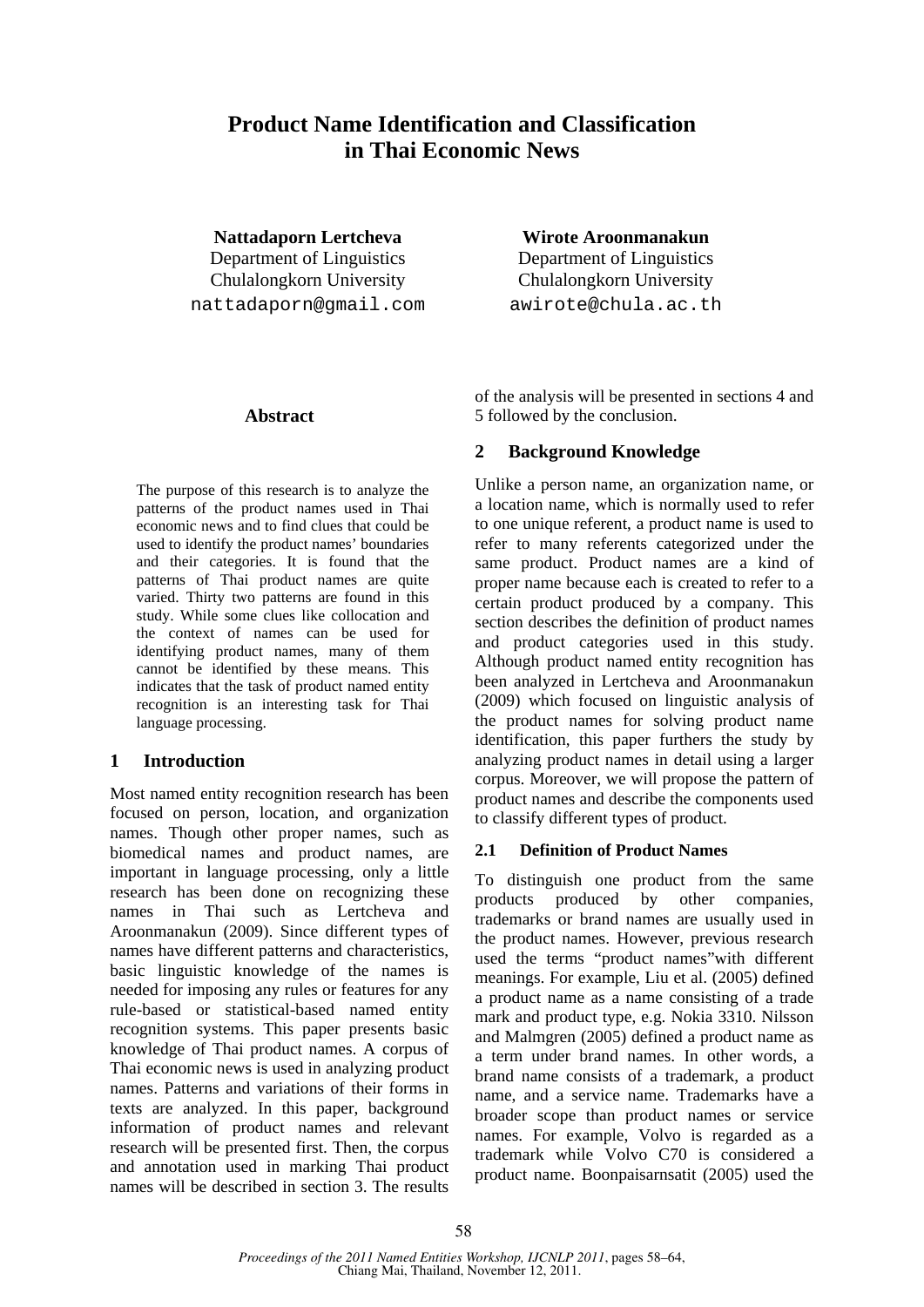term "product names" differently from Liu et al. (2005) and Nilsson and Malmgren (2005). What is called "product name" in Boonpaisarnsatit (2005) is actually a generic noun indicating a category of product. He referred to "brand names" as the combination of product name and trademark. For example, รถยนต|์โตโยตา้ is analyzed as consisting of a product name รถยนต -์ 'car' and a trademark โตโยตา้ -'Toyota'. The use of a generic noun when referring to a product is a characteristic of referring to products in Thai. In this study, we use the term product name as defined in Lertcheva and Aroonmanakun (2009) which is a linguistic expression consisting of a generic noun, a brand name indicator, a brand name, a product type indicator, and a product type.

### **2.2 Product Categories**

In product named entity recognition, the task includes not only identifying the boundary but also the type of the product. However, there is no standard classification of product category. In this paper, we use the classification listed by the Department of Export Promotion, Ministry of Commerce of Thailand and Wikipedia as a basis of classification and divide the products into 26 categories as follows:

- 1. Foods
- 2. Medical devices
- 3. Pharmaceutical
- 4. Cosmetic and spa products
- 5. Eyewear brands
- 6. Electrical products and parts / **Electronics**
- 7. Automotive / auto parts and accessories
- 8. Building materials and hardware items
- 9. Chemicals and plastic resins
- 10. Printing products, paper and packaging
- 11. Machinery and equipment
- 12. Gems and jewelry
- 13. Watches/Clocks
- 14. Bags/Footwear/Leather Products
- 15. Textiles, garments and fashion accessories
- 16. Sporting goods
- 17. Furniture and parts
- 18. Gift and decorative items/handicrafts
- 19. Household products
- 20. Home textiles
- 21. Toys and games
- 22. Stationery/Office supplies and Equipment
- 23. Tobacco
- 24. Farming products
- 25. Cleaning products
- 26. Miscellaneous

### **3 Corpus and Annotation**

To reveal patterns of product names in Thai, a corpus of Thai economic news is used. The corpus size is 178,474 words, in which 2,463 product names are found.<sup>1</sup> Since the language used in the headlines usually has different style from the body text, in this study, we analyze only the product names found in the body text of the news. TEI annotation style is used in marking up product names. A product name is tagged by using<productNametype="Product's Category" >…</productName>. The annotation of the components in product names is as follows.

1. <genericNoun>.....</genericNoun> is used for tagging words used to describe the type of product. For example, **โทรศัพท์มือถือ**|โนเกีย consists of a compound noun, โทรศัพท์มือถือ-'mobile phone', and a brand name "Nokia". Although the corpus is collected from Thai economic news, generic nouns are not always written in Thai script. Even though English names can be transliterated using Thai script, they are often written in English. For example, the product name "LCD TV  $\dot{\text{v}}$ uAN-LT 322 DU" begins with a generic noun in English "LCD TV" followed by a product type indicator in Thai รุ่น-'model' and then the product type in English "AN-LT 322 DU". Generic nouns can be a simple word, a compound, or a phrase e.g.อาหาร ทะเลแช่แขง็-'frozen sea food'.

2. <brandIndicator>.....</brandIndicator> is used to mark a brand indicator, or a word indicating the brand name. Brand indicators found in the corpus are limited to words like ตรา- 'brand', ยหี่ อ้-'brand', ตระกลู -'family', เครื่องหมายการคา้- 'trademark', ชื่อ-'name', ผลิตภัณฑ์-'product', and แบ รนด-'brand'. Brand indicators can be preceded by ์ some prepositions like ภายใต้-'under', e.g. <u>ภายใต้</u> ผลิตภัณฑ์ = ' $under'$ +'product', or it can be modified by an adjective like ใหม่-'new', e.g. แบรนด|์ใหม่= 'brand'+'new'.

3. <brandName>.....</brandName> is used to mark the brand name of the product. The brand name is normally a trademark named for the products. Brand names are sometimes found

<sup>-</sup><sup>1</sup> The corpus can be downloaded from

http://pioneer.chula.ac.th/~awirote/Data-Nattadaporn.zip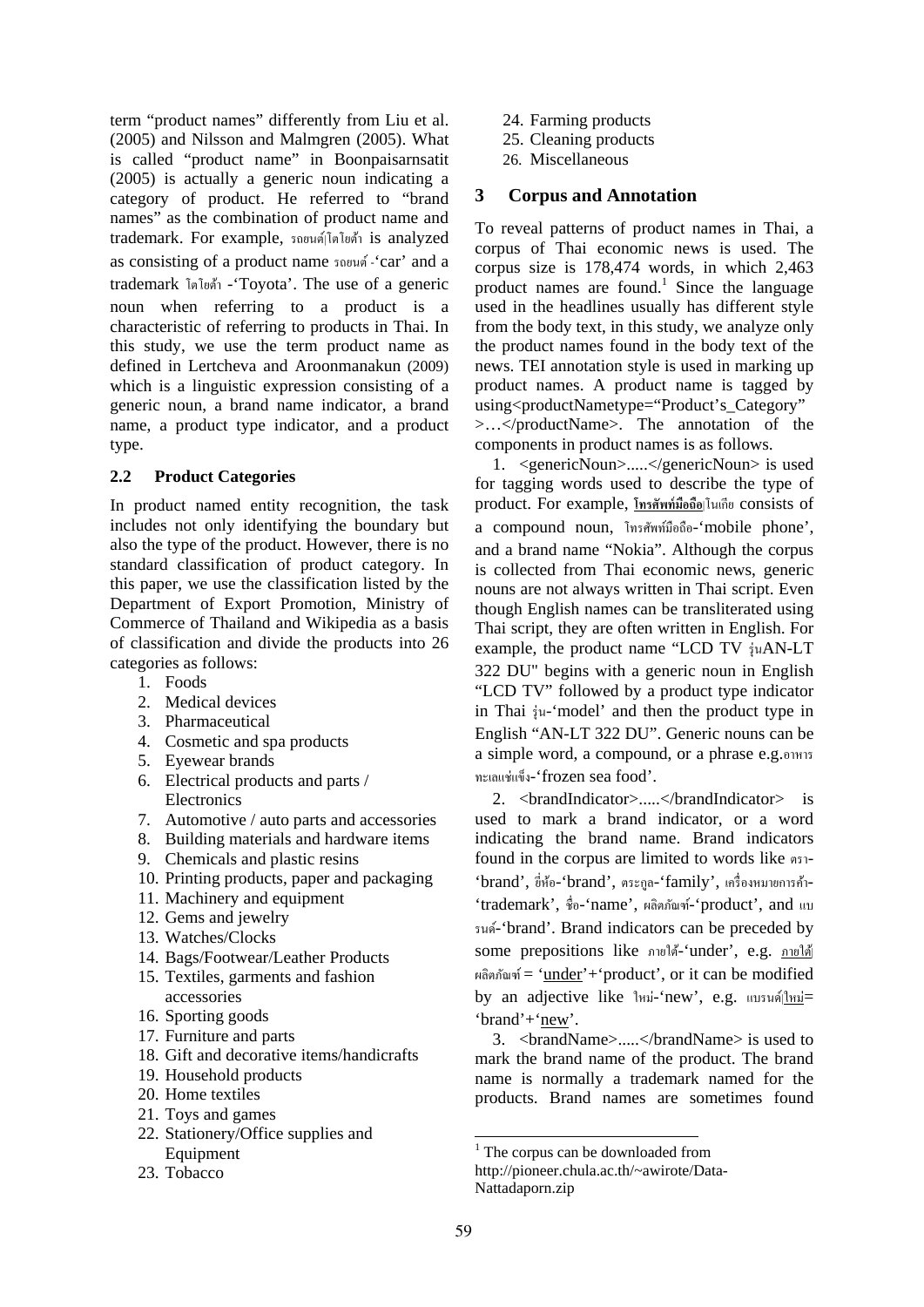written in English, such as,  $\left\langle n \right\rangle^2 = a$ generic noun 'cosmetic' + a brand name '**DHC**'

4. <proIndicator>..... </proIndicator> is the markup for the product type indicator used to identify the product type. Product type indicators found in the corpus are  $\frac{1}{3}u$ -'type',  $\frac{2}{33}u$ -'series', สูตร-'formula', กลิ่ น-'scent', รส/รสชาติ-'taste', ชนิด- 'type',ครอบครัวตระกลู -'family'. These product type indicators sometimes can be modified by an adjective, such as รุ่น+**ใหม่**= 'type'+'**new**'.

5. <productType>.....</productType> is for tagging product subtype under the same brand name. It is found that either common nouns or proper nouns can be used as a product type. In food product names, a common noun related to taste is likely to be used indicating its subtype, e.g. มาม่า+รส+**ต้มยากํ ้งุ** – 'Mama'+'taste'+'**spicy lemongrass with shrimp**'. For technology products, a proper noun is usually used to identify the subtype, e.g. the name ยาริส-'Yaris' is used to indicate a specific model of the car, โต โยตา้+ยาริส–'Toyota'+ 'Yaris'

#### **4 Product Name Identification**

Product names in Thai consist of five components as stated in the previous section. However, the patterns can be varied. To identify a product name, its patterns and contextual clues have to be examined. In this study, we found 32 patterns of product names. These patterns can be categorized into 4 groups, head only, headinitial, head-centre, and head-final (section 4.1). Then, a study of context clues for identifying product names is presented in section 4.2.

#### **4.1 Pattern of Product Names**

Of the 32 patterns, brand name and product type are the core part of the product name. A brand name is used to distinguish the product from the same one produced by other companies. A product type is usually used to differentiate similar products under the same brand name. Every pattern of product name would have the brand name as its core part. If the brand name is omitted, the product type would be used as the core part of the product name. These two components are essential in uniquely identifying the product. Therefore, 'head' in this paper refers to a brand name or a product type.

The symbols used in the pattern of product names are described as follows.

1. (…) indicates the component that can be omitted in the product name.

*Example:*  $A + (B) + C = A + B + C$  or  $A + C$ 

2. […] indicates that the component is required in the pattern.

*Example:* [+brand] means that a brand indicator must be present in this pattern and must be the word 'brand'.

3. {…} indicates that at least one element in the braces must be present.

*Example:*  ${A + B} + C = A + C$  or  $B + C$  or  $A + C$  $B + C$ 

4. | is used for marking the selection of only one choice.

*Example:*  $A|B + D = A + D$  or  $B + D$ 

From the 32 patterns found in the 2,463 product names, we can categorize them into 4 groups as follows:

1. Head Structures

This pattern consists of one component, brand name or product type, functioning as the head word. From all the product names, the pattern with the brand name as head is found in 39.26% of the product names while the pattern with product type as head is found in 4.06% of the product names.

■ Brand name

This pattern is found when the product name is used continuously in the text or in an illustration sentence. For example, <product Name type="cosSpa" ID="P03"><br/>>brandName> จุยซ์บิวต้ี</brandName></productName> is a name consisting of only the brand name "Juice Beauty".

• Product type

This pattern is found when the product name is continuously referred to in the text. The product type can be either a common noun or a proper noun. For example, <product Nametype ="Elec"><productType>ธิงค์แพดเอ็กซ์100อี</product Type></productName>has a proper name as the product type, "ThinkPad X 100E." In the example, <productNametype="food"><product Type>หมูสับ</productType></productName>, the product type is a common noun referring to "minced pork". This pattern, in which only a common word functions as the product type, is acceptable only if the same product is previously referred to using a product name pattern containing a brand name. This is because, unlike a proper noun, a common noun by itself cannot specify what the product is. For example, we can use the product type "Jazz" without mentioning a brand name because the reader can understand what we are referring to. In contrast, we cannot use a common word likeหมูสับ – "minced pork" as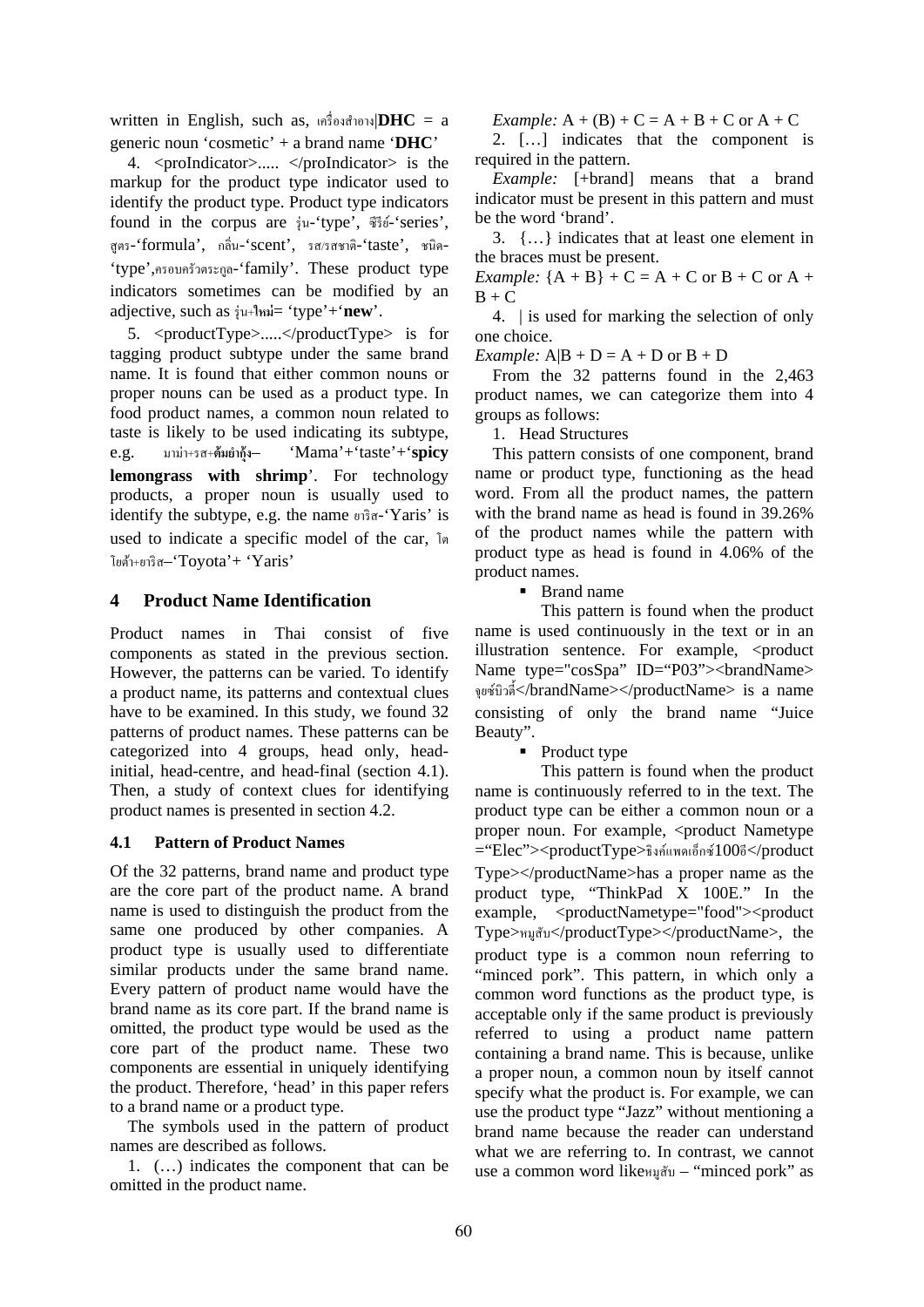the product name when first introduced in the text since the readers cannot understand what the product is.

2. Head-Initial Structures

This is the pattern in which the head is located at the beginning. This pattern consists of 4 subpatterns which account for 10.19% of the product names.

**Brand name**  $+$   $\{ \text{brand name indicator}$  $[+brand] + generic noun$ 

*Example:* <productName

type="gems"><brandName>ดามิอานิ

</brandName><brandIndicator>แบรนด์

</brandIndicator><genericNoun>เครื่องประดบั

</genericNoun></productName>

This example consists of a brand name "Damiani", a brand indicator "brand" and a generic noun "jewelry".

**Brand name** +  $\{$  generic noun + product type indicator  $\rightarrow$  product type

*Example:* <productName type="Elec" ID="P02">  $<$ brandName> แบล็กเบอร์ $\frac{1}{2}$  </brand Name>

<proIndicator>รุ่น</proIndicator><productType>

โบลด์</productType> </productName>

This example consists of a brand name "Blackberry", a product type indicator "type" and a product type "Bold".

**Brand name** + product type + (generic noun)

*Example:* <productName type="food">  $\langle$ brandName>ไวตามิ้ลค์ $\langle$ /brandName>

 $<$ productType>โลว์ชุการ์ $<$ /productType>

</productName>

This example consists of a brand name "Vitamilk" and a product type "Low sugar".

**Product type** + product type indicator *Example:* <productName type="Elec">

<productType>ธิงค์แพด</productType>

<proIndicator>ซีรีส์</proIndicator>

</productName>

This example consists of a product type "ThinkPad" and a product type indicator "series".

3. Head-Centre Structures

This is the pattern in which the head is located at the centre of the structure. This pattern consists of 5 sub-patterns which account for 5.08% of the product names.

Generic noun | brand name indicator + **brand name** + generic noun

*Example:* <productName type="food" ID="P02"><brandIndicator>แบรนด์

</brandIndicator><brandName>อาร์ทรี

</brandName><genericNoun>ชาพร้อมดื่ม

</genericNoun></productName>

This example consists of a brand indicator "brand", a brand name "Artea" and a generic noun "tea".

Generic noun + brand name indicator  $\vert$ product type indicator  $\rightarrow$  **brand name** + product type

*Example:* <productName type="cosSpa">

<genericNoun>ยาสีฟัน</genericNoun>

<brandIndicator>ยี่ห้อ</brandIndicator>

 $<$ brandName>ฟลูโอคารีล</brandName>

<productType>40 พลสั</productType>

</productName>

This example consists of ageneric noun "toothpaste", a brand indicator "brand", a brand name "Fluocaril" and a product type "40 plus".

 Generic noun + **brand name** + product type + generic noun

*Example:*<productName type="Auto">

<genericNoun>รถ</genericNoun><brandName>

เชฟโรเลต</brandName><productType>โคโลราโด

 $\langle$ productType><genericNoun>ปิคอัพอเมริกันพันธ์แกร่ง

</genericNoun></productName>

This example consists of a generic noun "car", a brand name "Chevrolet", a product type "Colorado" and a generic noun "American pickup".

 Brand name indicator + **brand name** + brand name indicator + generic noun

*Example:* <productName type="fashion">

<brandIndicator>ไฟติงแบรนด ้ ์ชื่อ</brandIndicator>

<brandName>จีแอนด์จี</brandName> (Guy&Girl)

<brandIndicator>แบรนด์</brandIndicator>

<genericNoun>ชุดชั้นใน</genericNoun>

</productName>

This example consists of a brand indicator "fighting brand", a brand name "G&G", a brand indicator "brand" and a generic noun "underwear".

Generic noun + (brand name indicator) + **brand name** + (product type) + product type indicator + product type

*Example:* <productName type="Auto">

<genericNoun>รถ</genericNoun>

<brandName>ฮอนด้า</brandName>

<productType>ซิตี</productType><proIndicator> ้

รุ่น</proIndicator><productType>ปี2008

</productType></productName>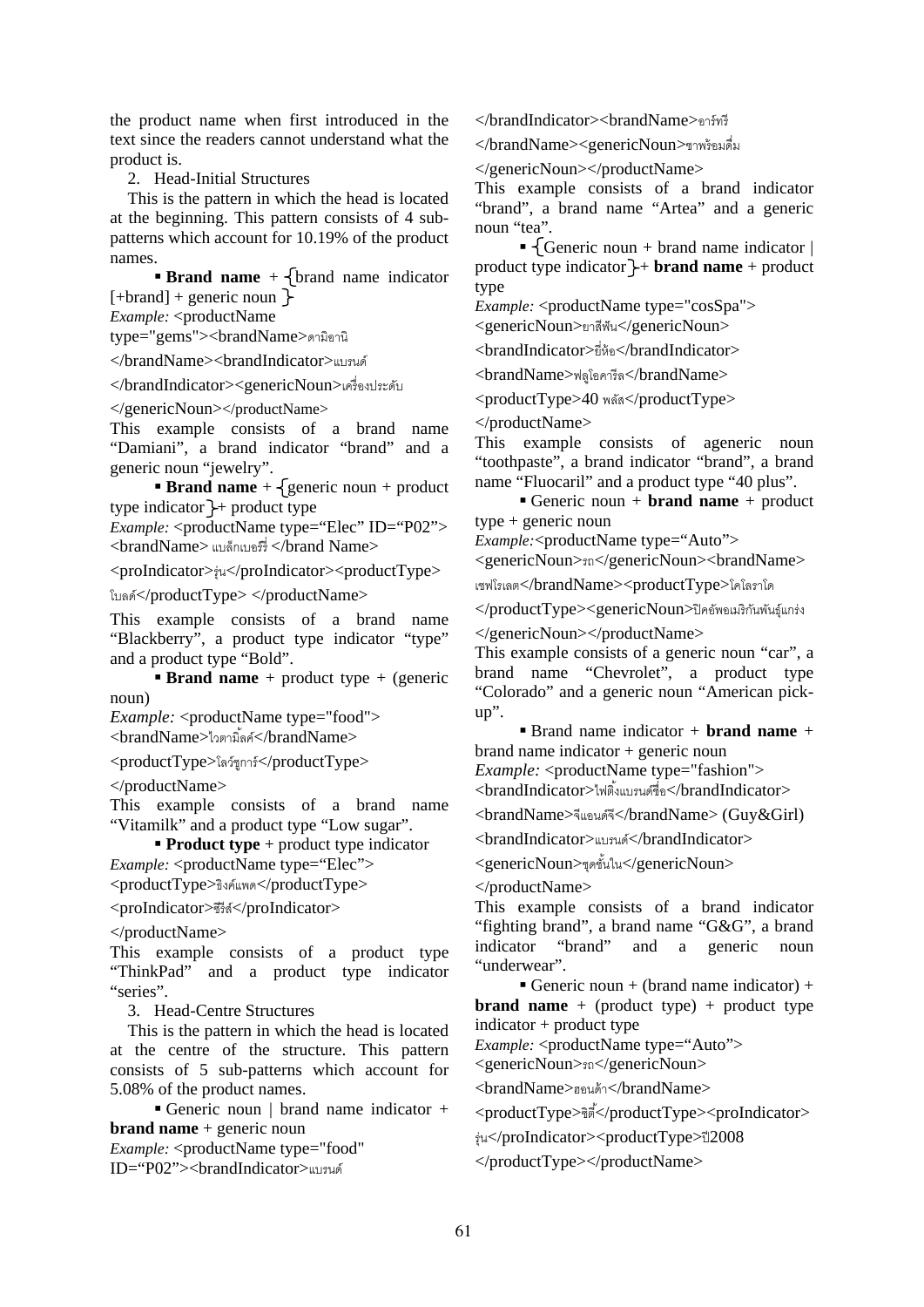This example consists of a generic noun "car", a brand name "Honda", a product type "City" a product type indicator "type" and a product type "year 2008"

4. Head-Final Structures

Besides the pattern head only structure, this is the most commonly used structure in product names. The pattern has the head located at the final part of the structure. This pattern consists of 4 sub-patterns which account for 41.41% of the product names.

 (generic noun) + brand name indicator **+ brand name**

*Example:* <productName type="Elec">

<genericNoun>โทรศพทั ์เคลื่อนที่</genericNoun>

<brandIndicator>ภายใต้แบรนด์</brandIndicator>

<brandName>แบล็กเบอร์รี่</brandName>

</productName>

This example consists of a generic noun "mobile phone", a brand indicator "under brand" and a brand name "Blackberry".

 $\bullet$  (generic noun) + brand name indicator + generic noun + brand name indicator + **brand name**

*Example:* <productName type="food" ID="P01"> <genericNoun>ข้าวสารบรรจถุ งุ </genericNoun>

<brandIndicator>ภายใต้แบรนด์</brandIndicator>

<genericNoun>ข้าว</genericNoun>

<brandIndicator>ตรา</brandIndicator>

 $<$ brandName>ฉัตร</brandName></productName>

This example consists of a generic noun "a bag of rice", a brand indicator "under brand", a generic noun "rice", a brand indicator "brand" and a brand name "Chut"

 $\bullet$  (brand name indicator [+brand]) + generic noun + **brand name**

*Example:*<productName type="food">

<brandIndicator>แบรนด์</brandIndicator>

<genericNoun>นําผลไม ้ ้</genericNoun>

<brandName>แบรี่</brandName></productName>

This example consists of a brand indicator "brand", a generic noun "juice" and a brand name "Berri".

Generic noun + product type indicator $\}$ + **product type**

*Example:* <productName type="Auto">

<proIndicator>รุ่น</proIndicator> <productType>

ซีรีส์ 7 ซีดาน</productType> </productName>

This example consists of a product type indicator "type" and a product type "Series 7 Sedan".

Thai product names tend to be used with head structure and head-final respectively. Headstructure can be used without causing any confusion because normally the product is previously referred to in the text. The preference for the head-final structure conforms to the structure of a proper name in Thai, in which a proper name is preceded by a common noun indicating its class, e.g. โรงเรียน $\alpha$ านกุหลาบ= school+ 'Suankularp', วัดบ้วงวัณ = temple+'Buakhwan', etc. Therefore, readers will perceive the kind of product before the name of products. e.g., ปลาราด  $w\hat{s}$ ก $|\varphi\hat{s}|\hat{w}$  = fish with a chili sauce + a brand indicator 'brand' + a brand name 'PlaYim'

#### **4.2 Clues for Identifying Product Names**

To find contextual clues that would be useful in identifying product names, words collocated with the product names and specific sentence patterns are examined as follows:

1. Word collocations

This section emphasizes the study of words collocated with the product names. A preliminary observation shows that some words located in front of product names tend to have a meaning related to products such as 'seller', 'buyer', 'importer', 'sell', 'produce', 'import' etc. To determine the efficacy of these words as an indicator of the product names, we analyzed the occurrence of every word found in front of a product name within the span of four words. Words occurring in the corpus less than 6 times were excluded. Then, a percentage of how often the words collocated with product names was calculated and sorted. In this study, words with more than 50% co-occurrence with a product name are considered useful. Only three words are found with this criterion. They are ผู้ผลิต - 'a producer', แนะนำ - 'introduce' and ผู้แทนจำหน่าย - 'a dealer'. When the span is set to be three words before the product name, only two words are found useful, namely แนะนำ - 'introduce' and ผู้แทน จำหน่าย - 'a dealer'.

Although a preliminary observation intuitively indicates the close relation between the product name and its collocations, the result does not confirm that observation because the percentages of co-occurrences for most of the collocates are lower than 50%.

2. Illustration sentences

A sentence pattern that is found to be useful for identifying a product name is the sentence with illustration. In this pattern, product names are found as a list of illustrations after the words ไดแก้ ่ - 'for example',and เช่น- 'such as'. The last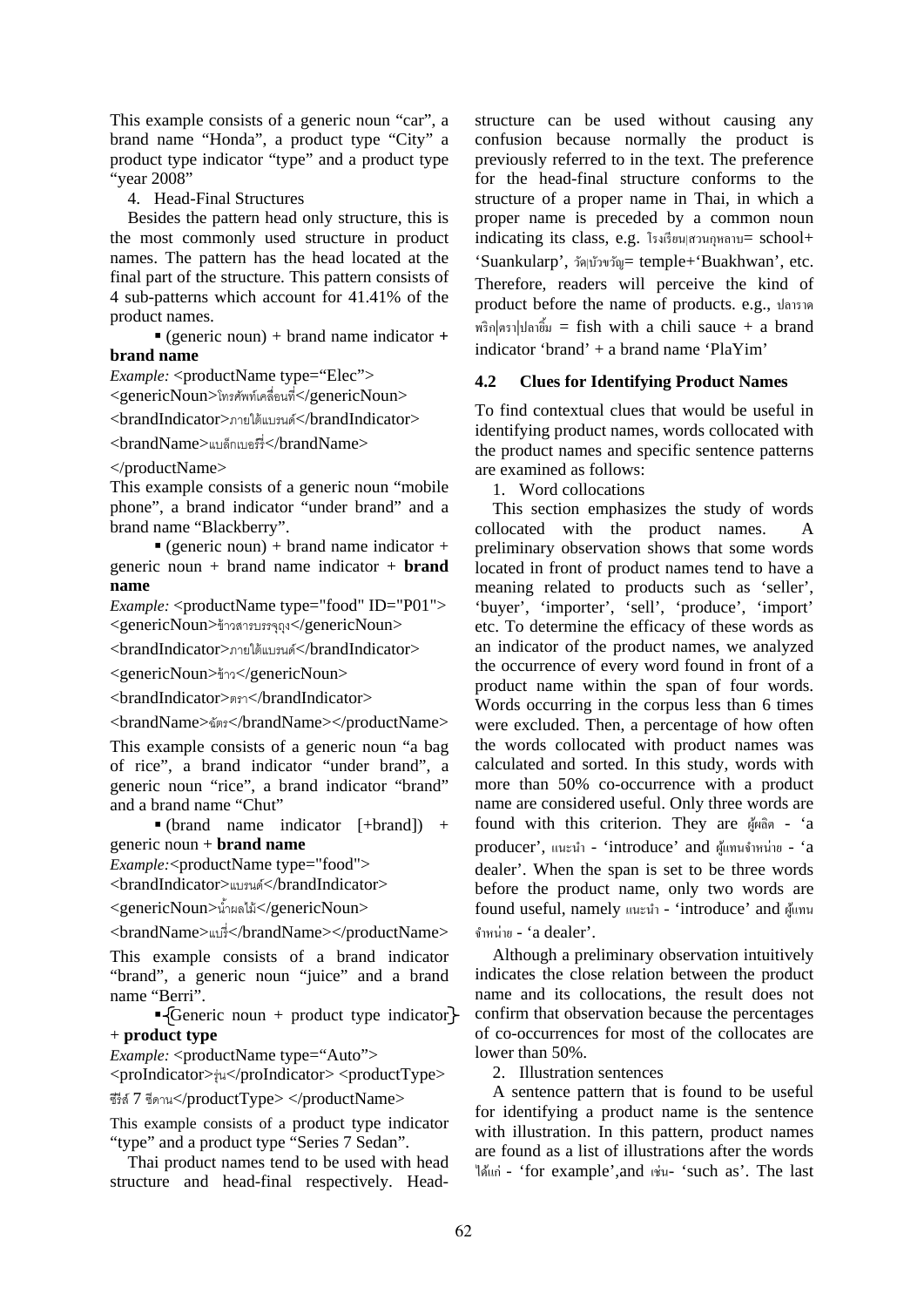product name usually comes after the  $\operatorname{conjunction}$  และ- 'and'. In this example, ผู้จัดหาเสื้อผ้า $\mid$ แบรนด |์ **เช่น**|ลีวายส์ |และ |แรงเลอร์ (clothing dealer + brand + **such as** + Levi's + and + Wrangler), two product names are listed after the word เช่น-'such as'.

#### **5 Product Category Identification**

The task of product named entity recognition includes not only identifying product name boundaries but also product categories. In this section, we describe the criteria used for identifying product categories. From 2,463 product names, we found that only 1,603 product names (65%) can be assigned to a product category by considering either the components in the product name or contextual clues.

1. Components in the product name

Of those 1,603 names, the product categories can be determined for 1,172 by considering the components within the product names. Components that are useful are generic nouns, brand names, and product types.

Generic noun

Product categories can be easily determined from the generic noun in the product name. For example,**วทยิ ุ** |โซนี่ = **a radio** + a brand name 'Sony' is categorized as 'Electrical products' because 'radio' is a subclass of electrical products. In this example,**นําด้ มื่ |**สิงห์ = **drinking water** + a brand name 'Singha' is categorized as 'Foods' because 'drinking water' is a subtype of food.

Brand name

For some names, a part of the brand name can be useful in identifying its category. For example, the brand name ไวตา**มิลค์** (Vita**milk**) is categorized as 'Foods' because there is a word 'milk' within the brand name. In this example, ไอ**โฟน** (i**phone**) is categorized as 'Electronic products' because of the word 'phone.' The brand name เนสท**กาแฟ** ์ (Nescafé) is used to categorize the product as 'Foods' because the word 'café' in Thai means coffee.

Product type

In some cases, product category can be inferred from the product type. For example, มาม่า| รส|**หมูสับ**= a brand name 'Mama' + a product type indicator 'taste' + a product type **'minced pork'** can be categorized as 'Foods' because of the product type 'minced pork'.

2. Contextual clues

When components in the product name cannot be used to identify the product category, a contextual clue, which comes from a previous mention of the product name in the text, is used. It is found that the categories for 431 product names can be identified by referring back to the same product names previously presented in the text. If a product is referred to more than once in the text, its category is usually identified by considering the components inside the first mention of the name. When the same product is referred to again using a reduced form, its category can be inferred from the previous mention.

In sum, based on the analysis of 2,463 product names, we found that categories can be identified for only 65% of them by analyzing the components inside the product name (1,172) or by referring to a previous mention of the product name (431). The rest, 860 product names (35%), cannot be assigned to their categories using these means. It seems that background knowledge is needed in identifying the product category. These are usually a product which is well known, e.g. โคก้= 'Coke', แพนทีน= 'Pantene', etc. Thus, product category identification is not an easy task.

### **6 Conclusion**

This study concerns both product name and product category identification. A linguistic analysis of Thai product names is carried out to reveal patterns of product names and clues that would be useful for product named entity recognition in Thai.

Though there is some preference for the headonly and head-final structures in Thai product names, it is found that the patterns of Thai product names are quite varied. In addition, there is no explicit clue for identifying a product name. Using collocates alone seems to be insufficient for identifying the product name.

For product category identification, some inner clues can be found from the components in the product names. Keeping track of products referred to in the discourse can also help in identifying the category when the name is used in a reduced form. However, categories cannot be identified for a number of product names by this means.

Therefore, the problem of Thai product named entity recognition is not an easy task. Further research on this topic is needed. A general named entity recognition model should be